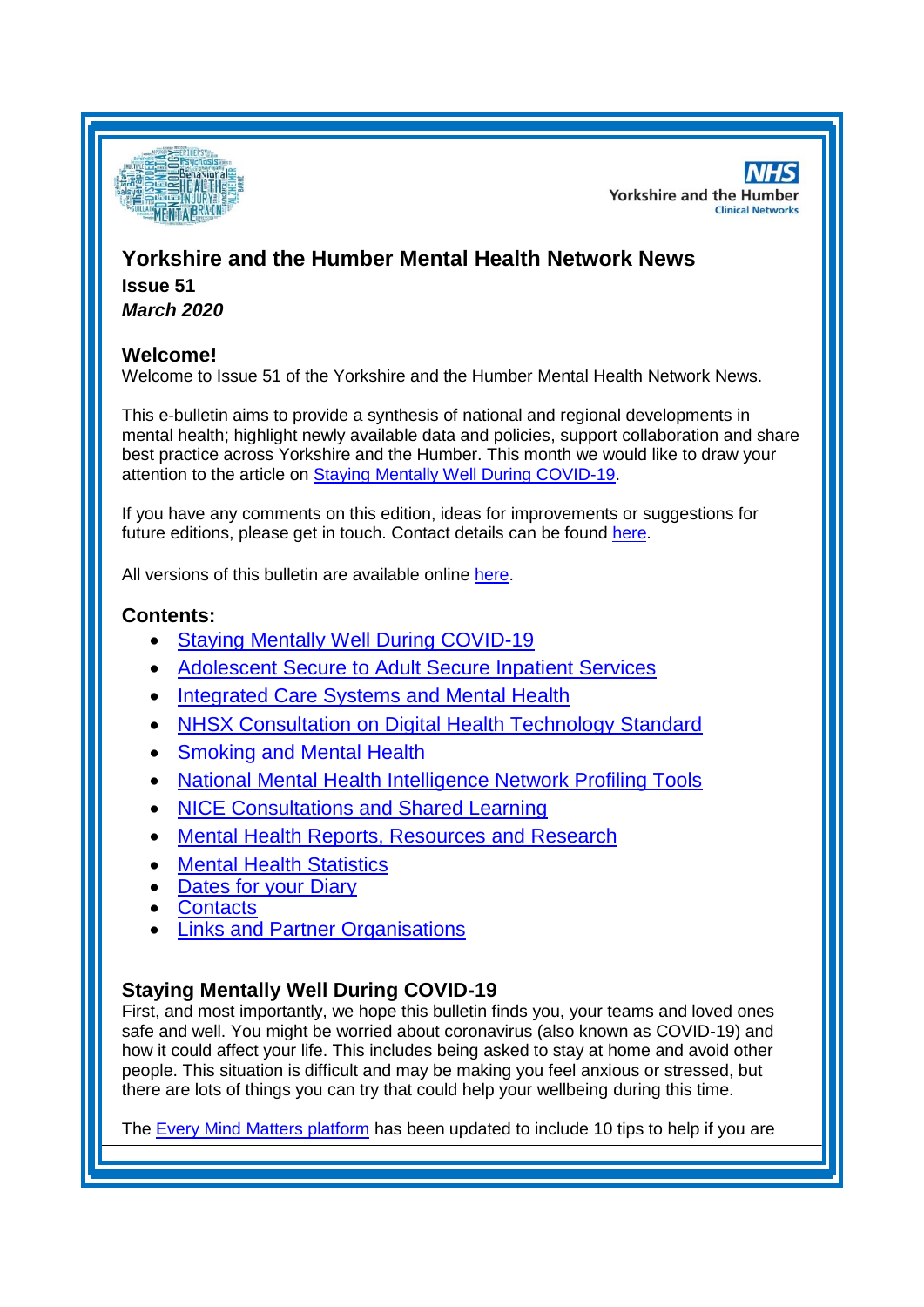worried about coronavirus and tips around mental wellbeing if you are staying at home. Additionally, click [here](http://www.yhscn.nhs.uk/mental-health-clinic/mental-health-network/COVID-19andMentalHealth.php) to find links to a variety of mental wellbeing resources you can also access and share.

#### **Adolescent Secure to Adult Secure Inpatient Services**

NHS England and NHS Improvement have published Transitions from [adolescent secure](https://www.england.nhs.uk/publication/transitions-from-adolescent-secure-to-adult-secure-inpatient-services-practice-guidance-for-all-secure-services/)  [to adult secure inpatient services: practice guidance for all secure services.](https://www.england.nhs.uk/publication/transitions-from-adolescent-secure-to-adult-secure-inpatient-services-practice-guidance-for-all-secure-services/) This guidance aims to outline good practice standards and give clear guidance for the positive transition of young people from adolescent secure inpatient units to adult secure inpatient units.

### **Integrated Care Systems and Mental Health**

The Centre for Mental Health has published [Integrated Care Systems and mental](https://www.centreformentalhealth.org.uk/integrated-care-systems)  [health.](https://www.centreformentalhealth.org.uk/integrated-care-systems) This briefing sets out how improving population mental health can prevent other health problems and make the whole NHS more effective and efficient. It identifies three key opportunities for system leaders to take as well as highlighting several challenges facing ICSs, such as whether mental health will get prioritised, how the workforce can be sufficiently expanded, and how well ICSs work in partnership with local authorities, voluntary and community groups and people who use health and care services.

## <span id="page-1-0"></span>**NHSX Consultation on Digital Health Technology Standard**

On the 27<sup>th</sup> February NHSX announced the opening of a national consultation on the newly drafted Digital Health Technology Standard. This Standard is being developed by NHSX to bring together existing industry and health standards in a consistent, transparent and accessible way. This is intended to streamline how health technologies are reviewed and commissioned by the NHS and social care, and to provide clearer guidance to support digital health technology developers.

We are keen to make sure that the feedback of mental health developers, providers, clinicians, and commissioners are considered in the development of the Standard. Therefore we urge you to review the Standard and complete the consultation, both of which can be found [here.](https://eur02.safelinks.protection.outlook.com/?url=https%3A%2F%2Fwww.nhsx.nhs.uk%2Fkey-information-and-tools%2Fdesigning-and-building-products-and-services&data=01%7C01%7Cpeter.garland%40bdct.nhs.uk%7Cacdf5e80e2b3447e61b108d7c03012fe%7Cf377edd1c32a465086639fc3ec794b84%7C1&sdata=Qr4W54q2clqPUOmQPkhvBHdj59FKhCNwK0mFq779f7Q%3D&reserved=0) Please also share this email with anyone you think may be interested in providing input into the development of this Standard.

#### **Questions**

When reviewing the NHSX Standard, we have a few questions specific to the assessment of digital mental health products that we would like feedback on.

We are focusing on digital mental health products that are patient-facing, and that are commissioned, prescribed or recommended by the NHS or NHS clinicians. When thinking about the assessment of digital products it may be helpful to consider them according to the functional categories used by NICE in their [standards framework:](https://eur02.safelinks.protection.outlook.com/?url=https%3A%2F%2Fwww.nice.org.uk%2Fabout%2Fwhat-we-do%2Four-programmes%2Fevidence-standards-framework-for-digital-health-technologies&data=01%7C01%7Cpeter.garland%40bdct.nhs.uk%7Cacdf5e80e2b3447e61b108d7c03012fe%7Cf377edd1c32a465086639fc3ec794b84%7C1&sdata=gYzBNbcRIu5ufjilCpYDPnXDHv8wuXyQUrR%2F6g9ZalY%3D&reserved=0) inform, communicate, monitoring, behaviour change, self-manage and treat.

• Is the NHSX Standard sufficient for the assessment of all categories of digital mental health products? Or is there anything not included within this Standard that needs to be considered as necessary when assessing all or some categories of digital mental health products?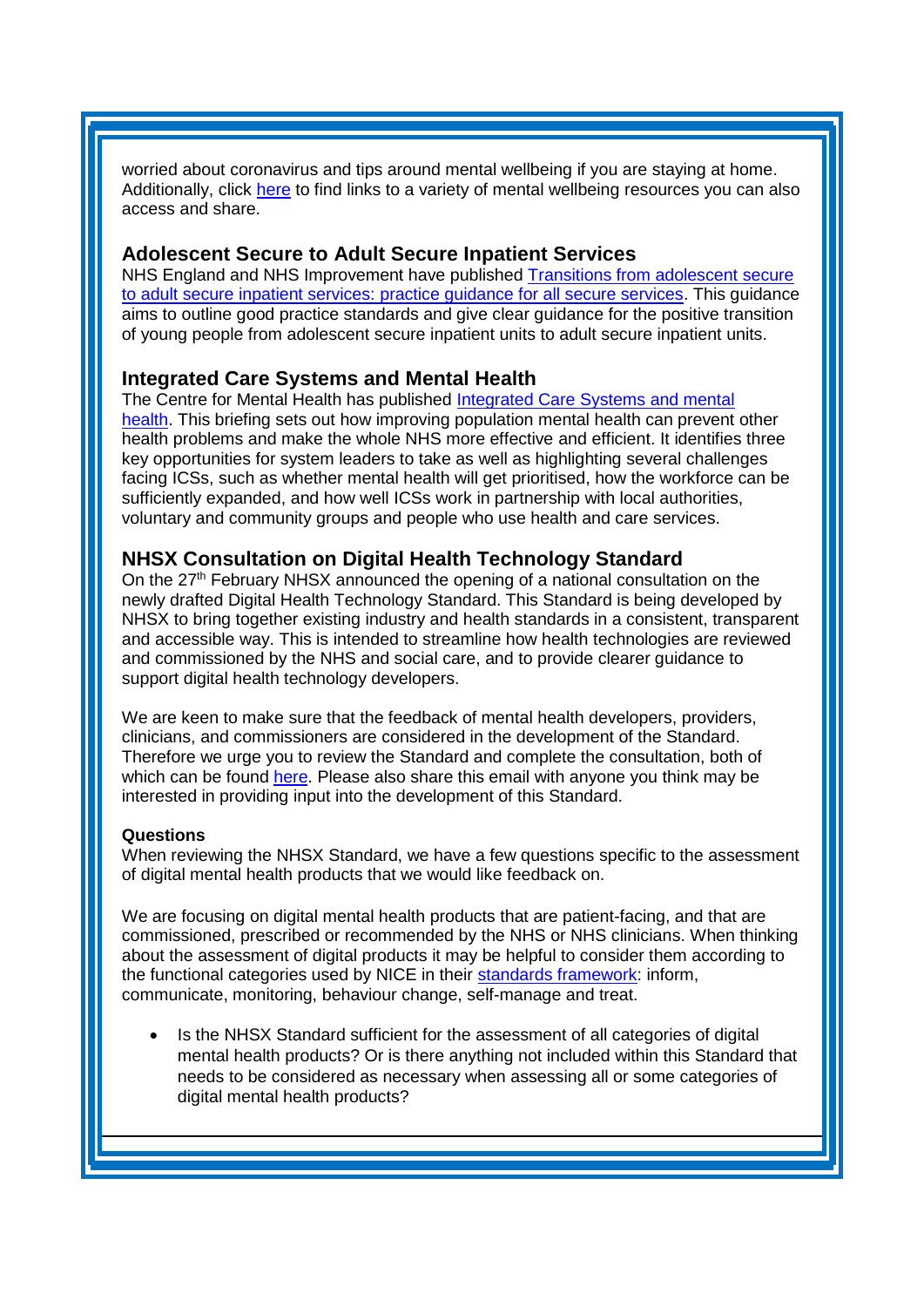If all categories of digital mental health products met the NHSX Standard would this provide you with sufficient assurance to incorporate them into mainstream care with confidence? If not, why not?

Please email your response to [england.mhdigital@nhs.net.](mailto:england.mhdigital@nhs.net)

## <span id="page-2-0"></span>**Smoking and Mental Health**

Public Health England has published [Health matters: smoking and mental health.](https://www.gov.uk/government/publications/health-matters-smoking-and-mental-health) This resource focuses on smoking among people living with a broad range of mental health conditions, ranging from low mood and common conditions such as depression and anxiety, to more severe conditions such as schizophrenia and bipolar disorder. There are also a range of infographics to compliment the main content, case studies and blogs. The infographics cover topics ranging from the role of e-cigarettes in supporting a smoke free NHS, to the effectiveness of quitting methods, and very brief advice for smokers. [You can](https://lnks.gd/l/eyJhbGciOiJIUzI1NiJ9.eyJidWxsZXRpbl9saW5rX2lkIjoxMDQsInVyaSI6ImJwMjpjbGljayIsImJ1bGxldGluX2lkIjoiMjAyMDAzMDUuMTgyMzU0ODEiLCJ1cmwiOiJodHRwczovL2todWIubmV0L3dlYi9waGUtbmF0aW9uYWwvcHVibGljLWxpYnJhcnkvLS9kb2N1bWVudF9saWJyYXJ5L3YyV3NSSzNabEVpZy92aWV3LzI4NTAwNDkxMj9fY29tX2xpZmVyYXlfZG9jdW1lbnRfbGlicmFyeV93ZWJfcG9ydGxldF9ETFBvcnRsZXRfSU5TVEFOQ0VfdjJXc1JLM1psRWlnX3JlZGlyZWN0PWh0dHBzJTNBJTJGJTJGa2h1Yi5uZXQlM0E0NDMlMkZ3ZWIlMkZwaGUtbmF0aW9uYWwlMkZwdWJsaWMtbGlicmFyeSUyRi0lMkZkb2N1bWVudF9saWJyYXJ5JTJGdjJXc1JLM1psRWlnJTJGdmlldyUyRjI4NDY4NzQ4MSJ9.cKGBThDVCX5XbhueViqFkBxLvGyx2J92xDrkcBNBSxc/br/75723454775-l)  [download the full suite of infographics here.](https://lnks.gd/l/eyJhbGciOiJIUzI1NiJ9.eyJidWxsZXRpbl9saW5rX2lkIjoxMDQsInVyaSI6ImJwMjpjbGljayIsImJ1bGxldGluX2lkIjoiMjAyMDAzMDUuMTgyMzU0ODEiLCJ1cmwiOiJodHRwczovL2todWIubmV0L3dlYi9waGUtbmF0aW9uYWwvcHVibGljLWxpYnJhcnkvLS9kb2N1bWVudF9saWJyYXJ5L3YyV3NSSzNabEVpZy92aWV3LzI4NTAwNDkxMj9fY29tX2xpZmVyYXlfZG9jdW1lbnRfbGlicmFyeV93ZWJfcG9ydGxldF9ETFBvcnRsZXRfSU5TVEFOQ0VfdjJXc1JLM1psRWlnX3JlZGlyZWN0PWh0dHBzJTNBJTJGJTJGa2h1Yi5uZXQlM0E0NDMlMkZ3ZWIlMkZwaGUtbmF0aW9uYWwlMkZwdWJsaWMtbGlicmFyeSUyRi0lMkZkb2N1bWVudF9saWJyYXJ5JTJGdjJXc1JLM1psRWlnJTJGdmlldyUyRjI4NDY4NzQ4MSJ9.cKGBThDVCX5XbhueViqFkBxLvGyx2J92xDrkcBNBSxc/br/75723454775-l)

### **National Mental Health Intelligence Network Profiling Tools**

The National Mental Health Intelligence Network (NMHIN) has been conducting further developments on their suite of mental health profiling tools. Click on the links below to access the updates:

- [Common Mental Health Disorders](http://links.govdelivery.com/track?type=click&enid=ZWFzPTEmbXNpZD0mYXVpZD0mbWFpbGluZ2lkPTIwMTcxMjA1LjgxOTE2MDgxJm1lc3NhZ2VpZD1NREItUFJELUJVTC0yMDE3MTIwNS44MTkxNjA4MSZkYXRhYmFzZWlkPTEwMDEmc2VyaWFsPTE2OTcwMTE4JmVtYWlsaWQ9c2FyYWguYm91bEBuaHMubmV0JnVzZXJpZD1zYXJhaC5ib3VsQG5ocy5uZXQmdGFyZ2V0aWQ9JmZsPSZleHRyYT1NdWx0aXZhcmlhdGVJZD0mJiY=&&&104&&&https://fingertips.phe.org.uk/profile-group/mental-health/profile/common-mental-disorders)
- [Crisis Care](http://links.govdelivery.com/track?type=click&enid=ZWFzPTEmbXNpZD0mYXVpZD0mbWFpbGluZ2lkPTIwMTcxMjA1LjgxOTE2MDgxJm1lc3NhZ2VpZD1NREItUFJELUJVTC0yMDE3MTIwNS44MTkxNjA4MSZkYXRhYmFzZWlkPTEwMDEmc2VyaWFsPTE2OTcwMTE4JmVtYWlsaWQ9c2FyYWguYm91bEBuaHMubmV0JnVzZXJpZD1zYXJhaC5ib3VsQG5ocy5uZXQmdGFyZ2V0aWQ9JmZsPSZleHRyYT1NdWx0aXZhcmlhdGVJZD0mJiY=&&&105&&&https://fingertips.phe.org.uk/profile-group/mental-health/profile/crisis-care)
- [Mental Health and Wellbeing JSNA Profile](http://links.govdelivery.com/track?type=click&enid=ZWFzPTEmbXNpZD0mYXVpZD0mbWFpbGluZ2lkPTIwMTcxMjA1LjgxOTE2MDgxJm1lc3NhZ2VpZD1NREItUFJELUJVTC0yMDE3MTIwNS44MTkxNjA4MSZkYXRhYmFzZWlkPTEwMDEmc2VyaWFsPTE2OTcwMTE4JmVtYWlsaWQ9c2FyYWguYm91bEBuaHMubmV0JnVzZXJpZD1zYXJhaC5ib3VsQG5ocy5uZXQmdGFyZ2V0aWQ9JmZsPSZleHRyYT1NdWx0aXZhcmlhdGVJZD0mJiY=&&&106&&&https://fingertips.phe.org.uk/profile-group/mental-health/profile/mh-jsna)
- [Severe Mental](http://links.govdelivery.com/track?type=click&enid=ZWFzPTEmbXNpZD0mYXVpZD0mbWFpbGluZ2lkPTIwMTcxMjA1LjgxOTE2MDgxJm1lc3NhZ2VpZD1NREItUFJELUJVTC0yMDE3MTIwNS44MTkxNjA4MSZkYXRhYmFzZWlkPTEwMDEmc2VyaWFsPTE2OTcwMTE4JmVtYWlsaWQ9c2FyYWguYm91bEBuaHMubmV0JnVzZXJpZD1zYXJhaC5ib3VsQG5ocy5uZXQmdGFyZ2V0aWQ9JmZsPSZleHRyYT1NdWx0aXZhcmlhdGVJZD0mJiY=&&&108&&&https://fingertips.phe.org.uk/profile-group/mental-health/profile/severe-mental-illness) Illness
- **[Suicide Prevention Profile](http://links.govdelivery.com/track?type=click&enid=ZWFzPTEmbXNpZD0mYXVpZD0mbWFpbGluZ2lkPTIwMTgwNjA1LjkwNzEwNzExJm1lc3NhZ2VpZD1NREItUFJELUJVTC0yMDE4MDYwNS45MDcxMDcxMSZkYXRhYmFzZWlkPTEwMDEmc2VyaWFsPTE3MDEzODU4JmVtYWlsaWQ9c2FyYWguYm91bEBuaHMubmV0JnVzZXJpZD1zYXJhaC5ib3VsQG5ocy5uZXQmdGFyZ2V0aWQ9JmZsPSZleHRyYT1NdWx0aXZhcmlhdGVJZD0mJiY=&&&104&&&https://fingertips.phe.org.uk/profile-group/mental-health/profile/suicide)**

To receive updates directly from NMHIN visit the [PHE subscriptions page](http://links.govdelivery.com/track?type=click&enid=ZWFzPTEmbXNpZD0mYXVpZD0mbWFpbGluZ2lkPTIwMTgwMjA3Ljg0OTY1MzgxJm1lc3NhZ2VpZD1NREItUFJELUJVTC0yMDE4MDIwNy44NDk2NTM4MSZkYXRhYmFzZWlkPTEwMDEmc2VyaWFsPTE2OTgzNDk5JmVtYWlsaWQ9c2FyYWguYm91bEBuaHMubmV0JnVzZXJpZD1zYXJhaC5ib3VsQG5ocy5uZXQmdGFyZ2V0aWQ9JmZsPSZleHRyYT1NdWx0aXZhcmlhdGVJZD0mJiY=&&&107&&&https://public.govdelivery.com/accounts/UKHPA/subscribers/new?preferences=true) and select 'Mental Health Dementia and Neurology'.

## <span id="page-2-1"></span>**NICE Consultations and Shared Learning**

NICE has been consulting on the following interventional procedure:

• [Transcranial magnetic stimulation for auditory hallucinations: interventional](https://www.nice.org.uk/guidance/indevelopment/gid-ipg10141/consultation/html-content)  [procedure consultation](https://www.nice.org.uk/guidance/indevelopment/gid-ipg10141/consultation/html-content)

The outcome of the consultation is expected on 17 June 2020.

### **Mental Health Reports, Resources and Research**

The Advisory Group on Health Body Image for Young People has published [Body image:](https://www.mentalhealth.org.uk/publications/body-image-we-are-more-what-we-look)  we are more than what we look like</u>. This review, commissioned by the Scottish Government, sets out key recommendations for helping young people achieve good body image and recognise that we are much more than what we look like.

The Health Foundation has published [Improving health by tackling market failure.](https://www.health.org.uk/news-and-comment/blogs/improving-health-by-tackling-market-failure) This long read explores what market failure is, its relevance for health, and how the government might intervene to improve the population's health. It explores two examples; the success of reducing smoking and how a market failure approach might be used to tackle obesity.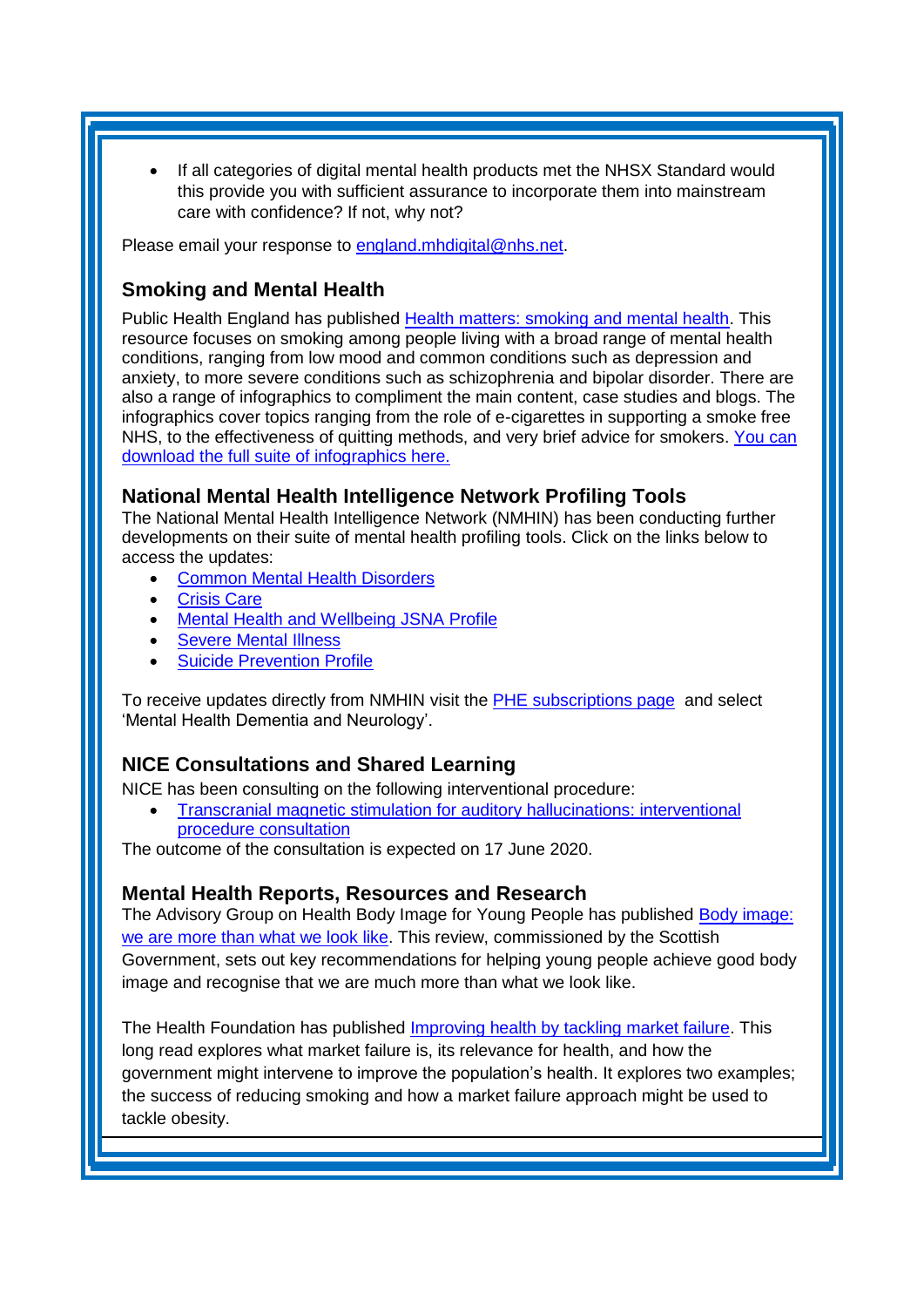The House of Common's Library has published the following briefing: Mental health [statistics: prevalence, services and funding in England.](https://researchbriefings.parliament.uk/ResearchBriefing/Summary/SN06988) The briefing looks to answer the following questions How common are mental health problems? How long do people wait to access therapy for depression and anxiety? Do mental health services work for everyone? How much is spent on mental health services?

The House of Common's Library has also published the following briefing: **Support for** [students with mental health issues in higher education in England.](https://researchbriefings.parliament.uk/ResearchBriefing/Summary/CBP-8593) The briefing paper sets out data on the prevalence of mental health conditions in higher education students in England and outlines the action higher education providers, the government and the Office for Students are taking to help students with mental health issues.

The House of Common's Library has also published the following briefings:

- [Coronavirus: employment rights and sick pay](https://commonslibrary.parliament.uk/social-policy/health/coronavirus-employment-rights-and-sick-pay/)
- [Eating Disorders Awareness Week 2020](https://researchbriefings.parliament.uk/ResearchBriefing/Summary/CDP-2020-0044)

The House of Lord's Library has published the following briefings: [Mental Health:](https://researchbriefings.parliament.uk/ResearchBriefing/Summary/LLN-2020-0065)  [Unregistered Practitioners.](https://researchbriefings.parliament.uk/ResearchBriefing/Summary/LLN-2020-0065) This House of Lords Library briefing contains a selection of material relevant for the forthcoming question for short debate on the impact of treatment by unregulated and unregistered persons offering psychotherapy or counselling services.

The House of Lord's Library has also published the following briefing:

• [Loneliness: Care Homes](https://lordslibrary.parliament.uk/research-briefings/lln-2020-0083/)

The Local Government Association has published [Suicide prevention: how do you know](http://www.local.gov.uk/must-know-suicide-prevention)  [that your council is providing effective suicide prevention?](http://www.local.gov.uk/must-know-suicide-prevention) This document explores how councils can take action to reduce suicides.

The Mental Health Foundation has published [Londoners did.](https://www.mentalhealth.org.uk/publications/londoners-did) The Thrive LDN was launched in 2017 with the aim of creating a collective movement across London, supporting everyone to speak openly about mental health and have an equal opportunity to thrive. This report illustrates how this partnership of Londoners is delivering real change in their communities.

The National Audit Office has published [Gambling regulation: problem gambling and](https://www.nao.org.uk/report/gambling-regulation-problem-gambling-and-protecting-the-vulnerable/)  [protecting vulnerable people.](https://www.nao.org.uk/report/gambling-regulation-problem-gambling-and-protecting-the-vulnerable/) This report examines the extent to which gambling regulation effectively and proportionately protects people from gambling-related harms and addresses emerging risks, based on established principles of good regulation.

The NHS Confederation has published [Bringing care back home:](https://www.nhsconfed.org/resources/2020/03/mhn-bringing-care-home) evaluating the New [Care Models for children and young people's mental health.](https://www.nhsconfed.org/resources/2020/03/mhn-bringing-care-home) This economic evaluation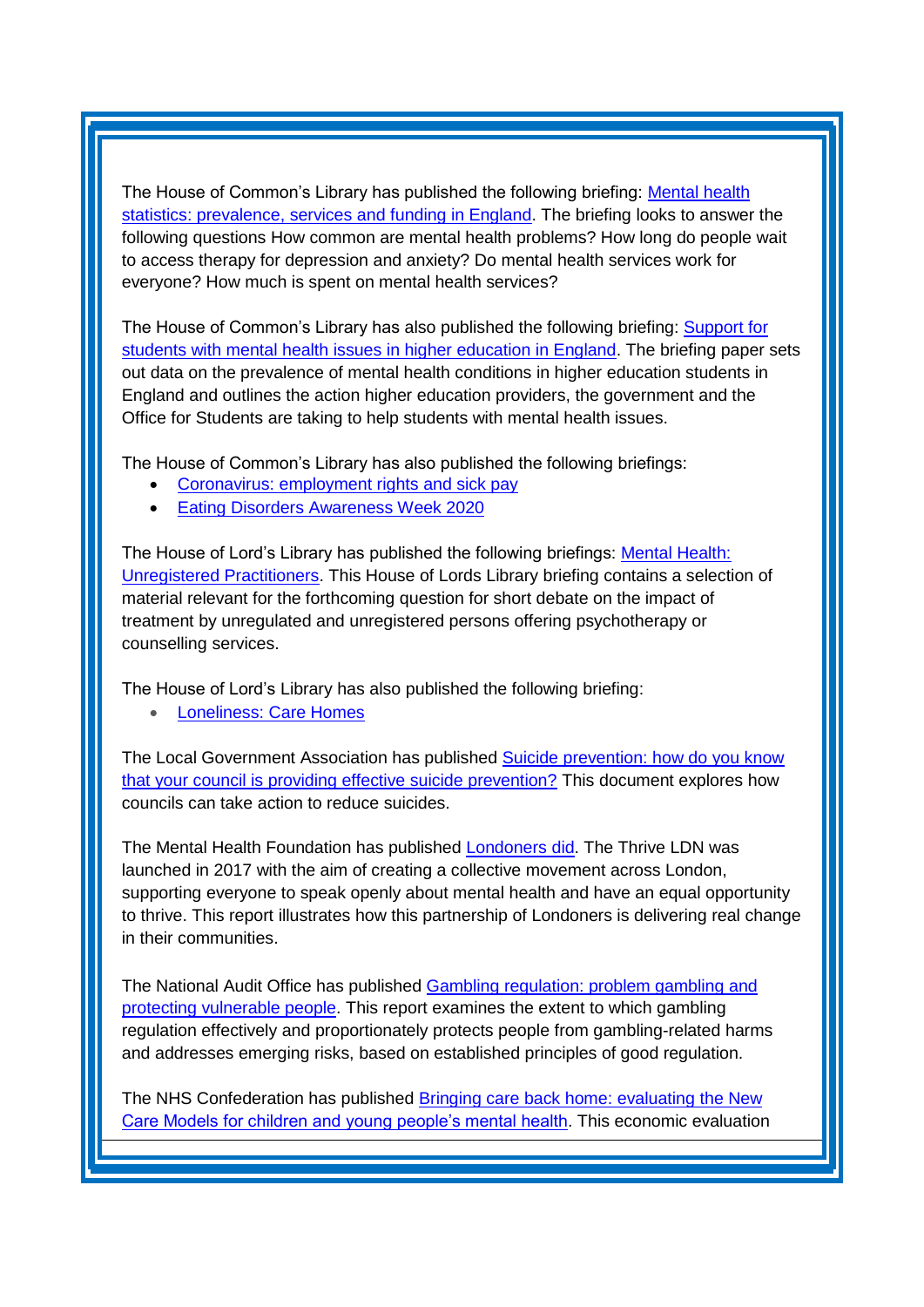describes the quantitative changes which have been observed in six New Care Models pilot sites, including changes in out-of-area bed use, length of stay and distance from home. It focuses on the financial impact of investing in new, community-based services which offer treatment locally in place of out-of-area beds.

The NHS Confederation has published [Supported housing: improving outcomes in mental](https://www.nhsconfed.org/resources/2020/03/supported-housing)  [health patient pathways.](https://www.nhsconfed.org/resources/2020/03/supported-housing) This briefing explores the impact that high-quality supported housing for people with mental health problems can have on patient outcomes, the entire patient pathway and NHS finances. It also looks at the current context in mental health services, and the opportunities and barriers that exist to implementing more high-quality supported housing.

NHS England and NHS Improvement have published [Mental Health Investment Standard](https://www.england.nhs.uk/publication/mental-health-investment-standard-mhis-categories-of-mental-health-expenditure/)  [\(MHIS\): Categories of Mental Health](https://www.england.nhs.uk/publication/mental-health-investment-standard-mhis-categories-of-mental-health-expenditure/) expenditure. This document provide details of the MHIS categories have been updated to reflect the priorities of the NHS Long Term Plan and this has led to considerable change to some category descriptors. Whilst these categories differ from the 2019/20 Operational Planning template, they are consistent with recently submitted strategic plans.

NHS England and NHS Improvement have published [Specialised Services Quality](https://www.england.nhs.uk/publication/specialised-services-quality-dashboards-mental-health-metric-definitions-for-2020-21/)  Dashboards – [Mental Health metric definitions for 2020/21.](https://www.england.nhs.uk/publication/specialised-services-quality-dashboards-mental-health-metric-definitions-for-2020-21/) These dashboards are designed to provide assurance on the quality of care by collecting information about outcomes from healthcare providers.

NHS England and NHS Improvement have published Mental Health Price and Activity [Matrix \(MH PAM\) Template \(Schedule 2B\) for 2020/21.](https://www.england.nhs.uk/publication/mental-health-price-and-activity-matrix-mh-pam-template-schedule-2b-for-2020-21/) This spreadsheet should be used to document the price and activity specifications for all NHS England Specialised Commissioning Mental Health Services.

NHS Providers has published [Mental health services: meeting the need for capital](https://nhsproviders.org/resource-library/briefings/mental-health-services-meeting-the-need-for-capital-investment)  [investment.](https://nhsproviders.org/resource-library/briefings/mental-health-services-meeting-the-need-for-capital-investment) This briefing summarises the findings of a survey sent to NHS mental health trusts and foundation trusts to gather evidence on the sector's capital funding needs. The findings suggest that two thirds of NHS mental health trusts will not receive the funding they need this year to invest in urgent repairs or upgrade their facilities.

The Race Equality Foundation has published [Racial disparities in mental health: literature](https://raceequalityfoundation.org.uk/health-care/mental-health-report-published/)  [and evidence review.](https://raceequalityfoundation.org.uk/health-care/mental-health-report-published/) This report draws on published research from the last five years examining racial disparities in mental health. It covers prevalence, access to services, assessment, treatment and recovery. The report also sets out recommendations to health agencies, professionals and the voluntary sector.

Rethink Mental Illness and the Royal College of Psychiatrists have published [In sight and](https://www.rcpsych.ac.uk/news-and-features/latest-news/detail/2020/02/26/mental-health-rehabilitation-must-be-transformed-so-most-vulnerable-are-no-longer-invisible-in-the-system)  [in mind: making good on the promise of mental health rehabilitation.](https://www.rcpsych.ac.uk/news-and-features/latest-news/detail/2020/02/26/mental-health-rehabilitation-must-be-transformed-so-most-vulnerable-are-no-longer-invisible-in-the-system) This report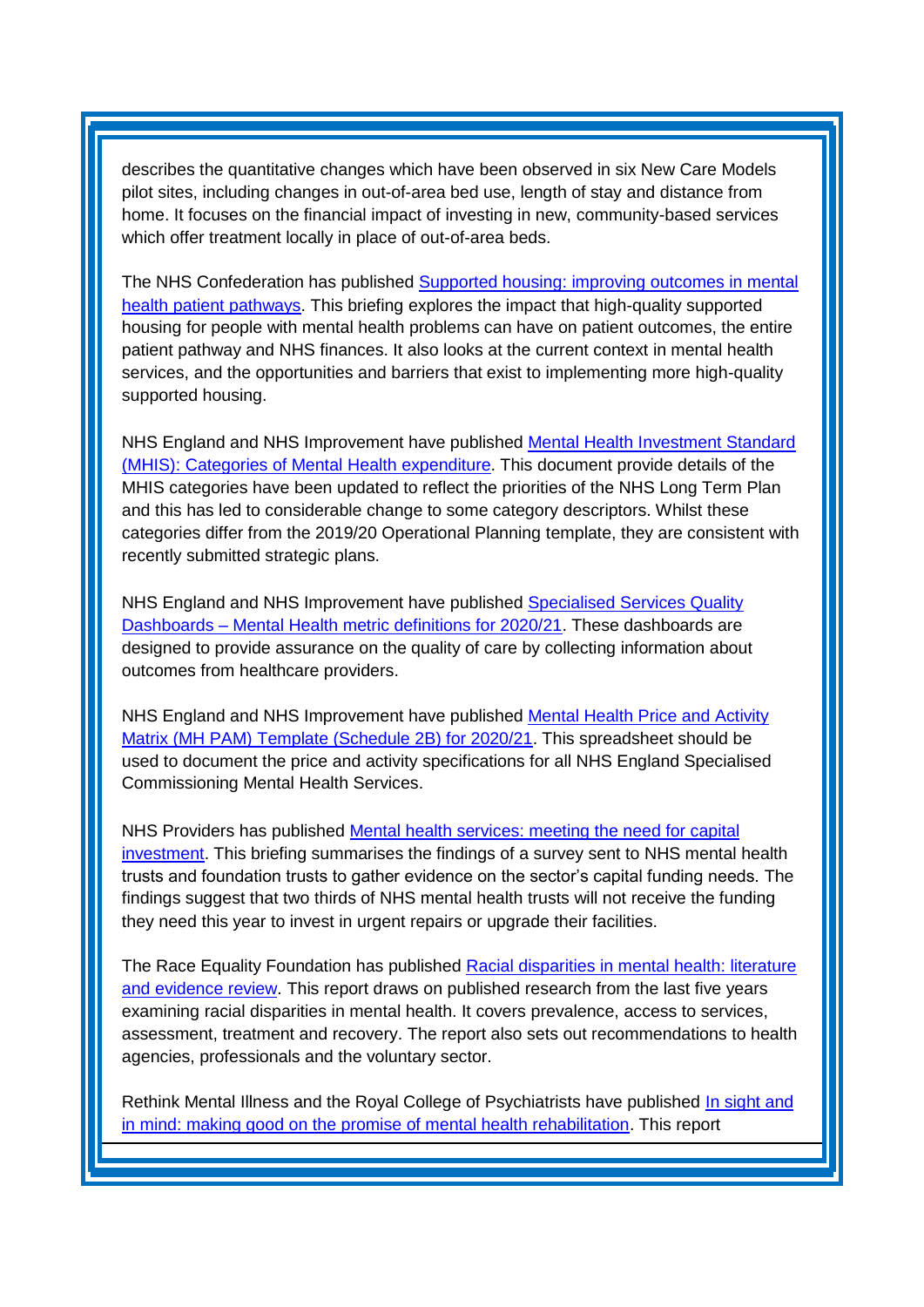summarises responses to Freedom of Information requests and discussions with clinicians, patients and carers regarding the current provision of mental health rehabilitation services across England and the use of out-of-area care for people who require these services. The report identifies gaps in the system and outlines priorities for change and how to achieve them.

## <span id="page-5-0"></span>**Mental Health Statistics**

The following statistics have recently been released please click on the links to review further:

- <span id="page-5-1"></span>• [Learning Disability Services Monthly Statistics:](https://digital.nhs.uk/data-and-information/publications/statistical/learning-disability-services-statistics/at-january-2020-mhsds-november-2019-final) January 2020, MHSDS: November 2019 Final
- [Learning Disability Services Monthly Statistics:](https://digital.nhs.uk/data-and-information/publications/statistical/learning-disability-services-statistics/provisional-statistics-at-february-2020-mhsds-december-2019-final) February 2020, MHSDS: December 2019 Final
- [Mental Health Early Intervention in Psychosis:](https://www.gov.uk/government/statistics/mental-health-early-intervention-in-psychosis-for-january-2020) January 2020
- [Mental Health Services Monthly Statistics Final:](https://digital.nhs.uk/data-and-information/publications/statistical/mental-health-services-monthly-statistics/final-december-2019-provisional-january-2020) December 2019, Provisional January 2020
- [Out of Area Placements in Mental Health Services:](https://digital.nhs.uk/data-and-information/publications/statistical/out-of-area-placements-in-mental-health-services/december-2019) December 2019
- [Psychological Therapies: reports on the use of IAPT services, England:](https://digital.nhs.uk/data-and-information/publications/statistical/psychological-therapies-report-on-the-use-of-iapt-services/december-2019-final-including-reports-on-the-iapt-pilots-and-quarter-3-2019-20-data) December 2019 Final including reports on the IAPT pilots and Quarter 3 2019- 20 data

## **Dates for your Diary**

### **Yorkshire and the Humber Mental Health Network Events:**

- Tuesday 30 June 2020, 09:30-15:30, **Yorkshire and the Humber Senior PWP**  Network, Novotel, Leeds. To book your place email **Sarah Boul.**
- Wednesday 8 July 2020, 09:30-15:30, **Yorkshire and the Humber IAPT Providers' Network**, The Met Hotel, Leeds. To book your place email [Sarah Boul.](mailto:sarah.boul@nhs.net)

### **Other Events:**

**SafeTALK Course**, which aims to teach participants four basic steps to recognise if someone is having thoughts of suicide and how to connect them with resources that can help. Available on various dates throughout 2020.

**For further information, and to check course availability, email: [wdu@york.gov.uk](mailto:wdu@york.gov.uk) or visit the website [here.](http://www.yorkworkforcedevelopment.org.uk/)**

- Friday 24 April 2020, 09:00-17:00, **IAPT Service Good Practice** Forum, Holiday Inn Liverpool City Centre, Liverpool. To book your place click [here.](https://nnfevents.co.uk/1SB0-6OH7B-MCTTTA-3WNUV4-1/c.aspx) NB: There is a cost to attend this event.
- Monday 4 May 2020, 09:00-17:00, **Improving Mental Health Support for Asylum Seekers and Refugees,** London. To book your place click [here.](https://www.healthcareconferencesuk.co.uk/conferences-masterclasses/improving-mental-health-support-for-asylum-seekers-and-refugees?utm_medium=email&utm_source=HCUKKT%20&utm_campaign=Refugee%200520) NB: There is a cost to attend this event.